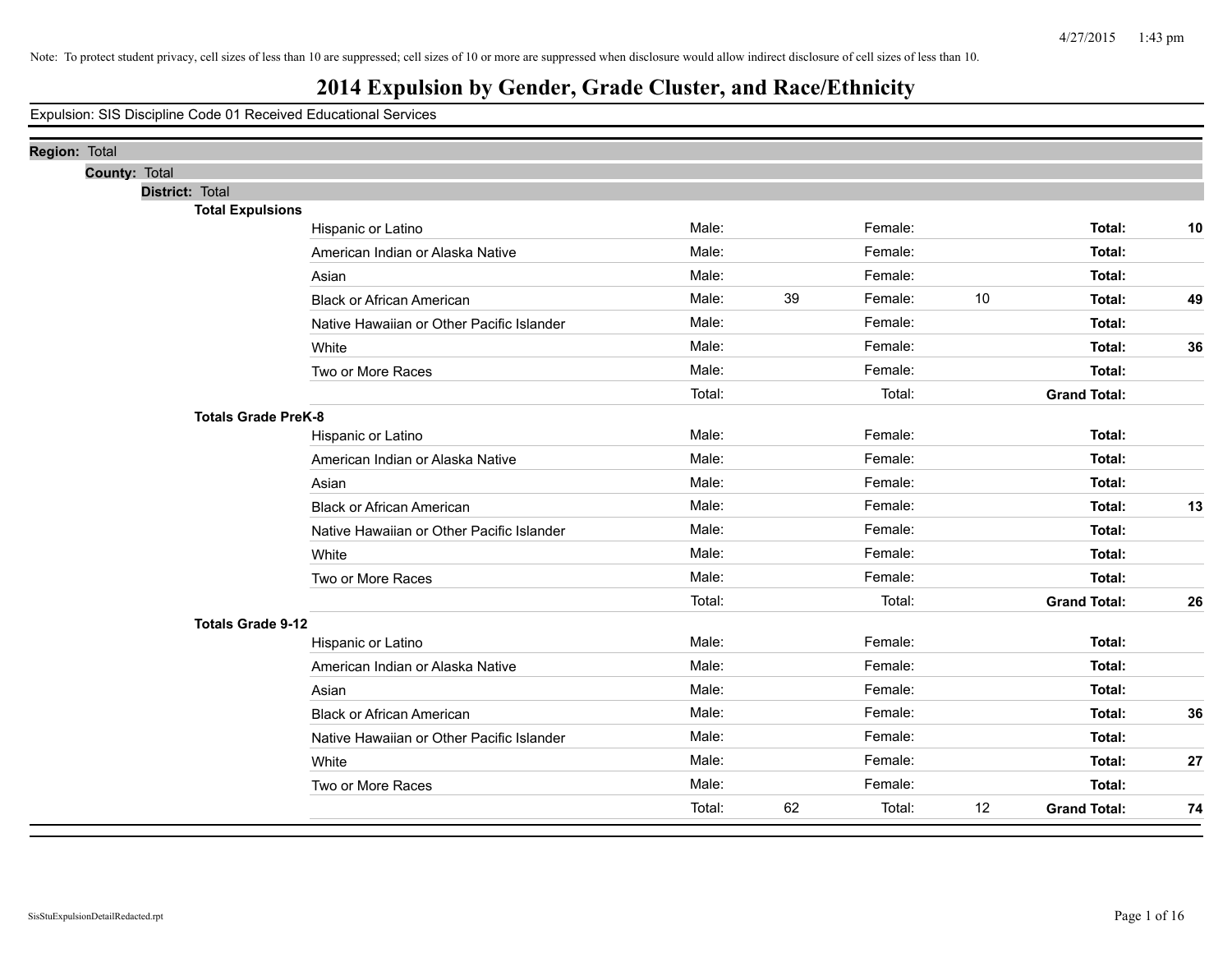Expulsion: SIS Discipline Code 01 Received Educational Services

| Region: Bond/Effingham/Fayette ROE (03) |                                           |        |         |                     |
|-----------------------------------------|-------------------------------------------|--------|---------|---------------------|
| County: Effingham (025)                 |                                           |        |         |                     |
| District: Effingham CUSD 40 (040026)    |                                           |        |         |                     |
| <b>Grade PreK-8</b>                     |                                           |        |         |                     |
|                                         | Hispanic or Latino                        | Male:  | Female: | Total:              |
|                                         | American Indian or Alaska Native          | Male:  | Female: | Total:              |
|                                         | Asian                                     | Male:  | Female: | Total:              |
|                                         | <b>Black or African American</b>          | Male:  | Female: | Total:              |
|                                         | Native Hawaiian or Other Pacific Islander | Male:  | Female: | Total:              |
|                                         | White                                     | Male:  | Female: | Total:              |
|                                         | Two or More Races                         | Male:  | Female: | Total:              |
|                                         |                                           | Total: | Total:  | <b>Grand Total:</b> |
| Grade 9-12                              |                                           |        |         |                     |
|                                         | Hispanic or Latino                        | Male:  | Female: | Total:              |
|                                         | American Indian or Alaska Native          | Male:  | Female: | Total:              |
|                                         | Asian                                     | Male:  | Female: | Total:              |
|                                         | <b>Black or African American</b>          | Male:  | Female: | Total:              |
|                                         | Native Hawaiian or Other Pacific Islander | Male:  | Female: | Total:              |
|                                         | White                                     | Male:  | Female: | Total:              |
|                                         | Two or More Races                         | Male:  | Female: | Total:              |
|                                         |                                           | Total: | Total:  | <b>Grand Total:</b> |
| County: Fayette (026)                   |                                           |        |         |                     |
| District: Ramsey CUSD 204 (204026)      |                                           |        |         |                     |
| Grade 9-12                              |                                           |        |         |                     |
|                                         | Hispanic or Latino                        | Male:  | Female: | Total:              |
|                                         | American Indian or Alaska Native          | Male:  | Female: | Total:              |
|                                         | Asian                                     | Male:  | Female: | Total:              |
|                                         | <b>Black or African American</b>          | Male:  | Female: | Total:              |
|                                         | Native Hawaiian or Other Pacific Islander | Male:  | Female: | Total:              |
|                                         | White                                     | Male:  | Female: | Total:              |
|                                         | Two or More Races                         | Male:  | Female: | Total:              |
|                                         |                                           | Total: | Total:  | <b>Grand Total:</b> |

**Grade PreK-8**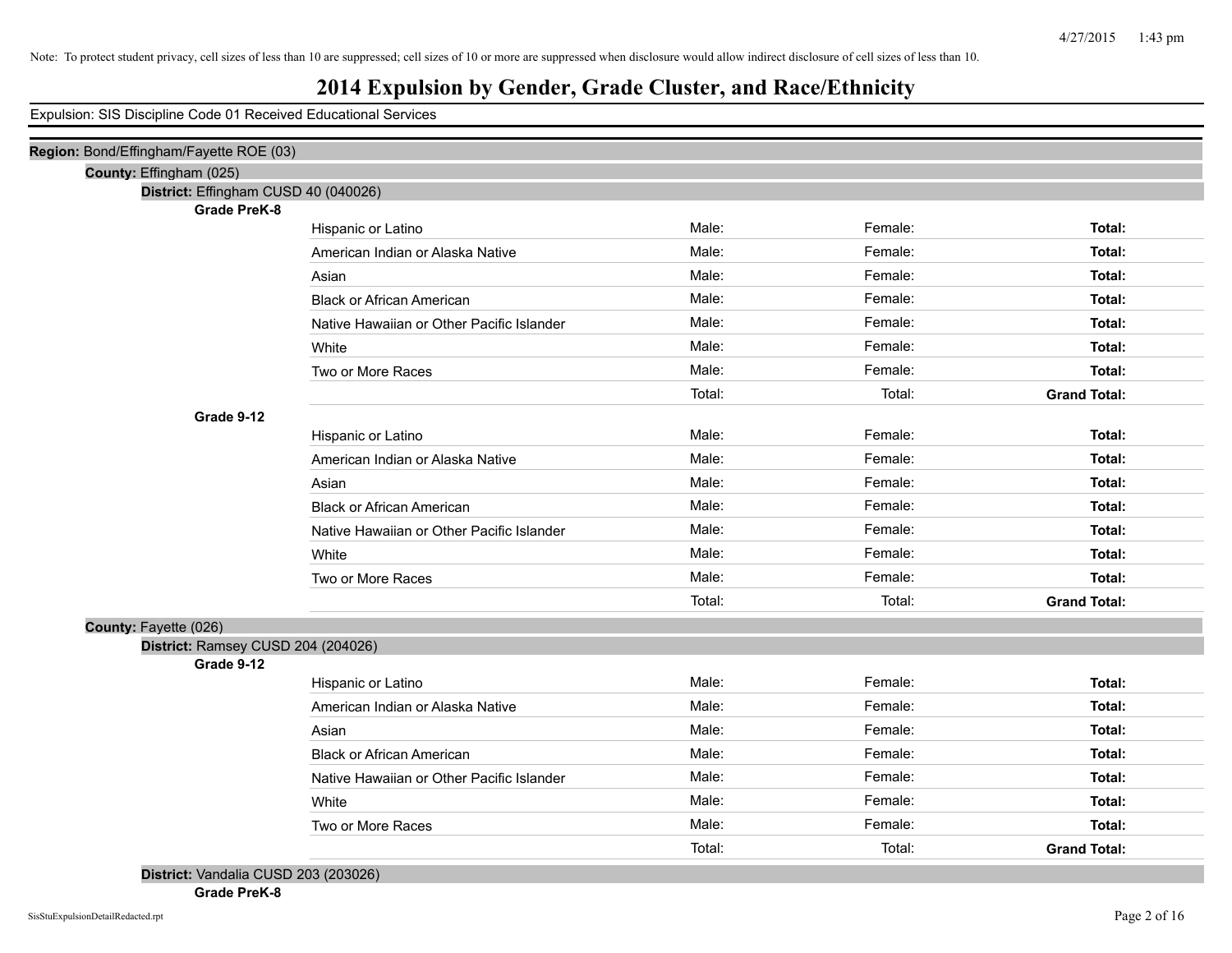#### **2014 Expulsion by Gender, Grade Cluster, and Race/Ethnicity**

#### Expulsion: SIS Discipline Code 01 Received Educational Services

|                                    | Hispanic or Latino                        | Male:  | Female: | Total:                    |
|------------------------------------|-------------------------------------------|--------|---------|---------------------------|
|                                    | American Indian or Alaska Native          | Male:  | Female: | Total:                    |
|                                    | Asian                                     | Male:  | Female: | Total:                    |
|                                    | <b>Black or African American</b>          | Male:  | Female: | <b>Total:</b>             |
|                                    | Native Hawaiian or Other Pacific Islander | Male:  | Female: | <b>Total:</b>             |
|                                    | White                                     | Male:  | Female: | Total:                    |
|                                    | Two or More Races                         | Male:  | Female: | <b>Total:</b>             |
|                                    |                                           | Total: | Total:  | <b>Grand Total:</b>       |
|                                    |                                           |        |         |                           |
| e/Winnebago ROE (04)               |                                           |        |         |                           |
| ty: Winnebago (101)                |                                           |        |         |                           |
| District: Rockford SD 205 (205025) |                                           |        |         |                           |
| <b>Grade PreK-8</b>                |                                           | Male:  | Female: | <b>Total:</b>             |
|                                    | Hispanic or Latino                        |        |         |                           |
|                                    | American Indian or Alaska Native          | Male:  | Female: | Total:                    |
|                                    | Asian                                     | Male:  | Female: | Total:                    |
|                                    | <b>Black or African American</b>          | Male:  | Female: | Total:                    |
|                                    | Native Hawaiian or Other Pacific Islander | Male:  | Female: | Total:                    |
|                                    | White                                     | Male:  | Female: | Total:                    |
|                                    | Two or More Races                         | Male:  | Female: | Total:                    |
|                                    |                                           | Total: | Total:  | <b>Grand Total:</b>       |
| Grade 9-12                         |                                           |        |         |                           |
|                                    | Hispanic or Latino                        | Male:  | Female: | Total:                    |
|                                    | American Indian or Alaska Native          | Male:  | Female: | <b>Total:</b>             |
|                                    | Asian                                     | Male:  | Female: | <b>Total:</b>             |
|                                    | <b>Black or African American</b>          | Male:  | Female: | <b>Total:</b>             |
|                                    | Native Hawaiian or Other Pacific Islander | Male:  | Female: | Total:                    |
|                                    | White                                     | Male:  | Female: | Total:                    |
|                                    | Two or More Races                         | Male:  | Female: | <b>Total:</b>             |
|                                    |                                           | Total: | Total:  | <b>Grand Total:</b><br>11 |
|                                    |                                           |        |         |                           |

**Region:** Champaign/Ford ROE (09)

**County:** Champaign (010)

**District:** Thomasboro CCSD 130 (130004)

**Region: Boone** 

**Coun**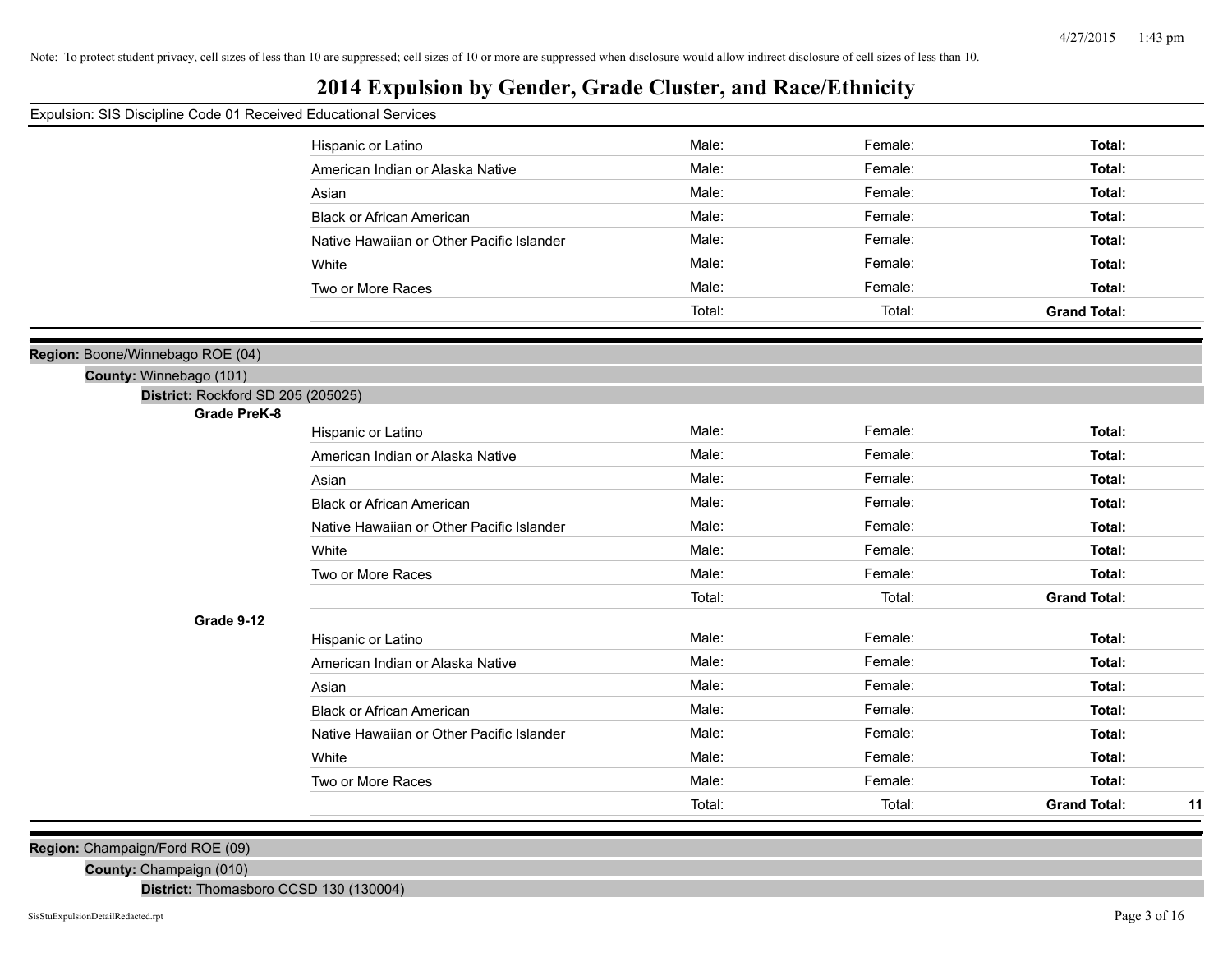#### Expulsion: SIS Discipline Code 01 Received Educational Services

| <b>Grade PreK-8</b>                                                |                                           |        |         |                     |
|--------------------------------------------------------------------|-------------------------------------------|--------|---------|---------------------|
|                                                                    | Hispanic or Latino                        | Male:  | Female: | Total:              |
|                                                                    | American Indian or Alaska Native          | Male:  | Female: | Total:              |
|                                                                    | Asian                                     | Male:  | Female: | Total:              |
|                                                                    | <b>Black or African American</b>          | Male:  | Female: | Total:              |
|                                                                    | Native Hawaiian or Other Pacific Islander | Male:  | Female: | Total:              |
|                                                                    | White                                     | Male:  | Female: | Total:              |
|                                                                    | Two or More Races                         | Male:  | Female: | Total:              |
|                                                                    |                                           | Total: | Total:  | <b>Grand Total:</b> |
|                                                                    |                                           |        |         |                     |
| Region: Clinton/Marion/Washington ROE (13)<br>County: Marion (058) |                                           |        |         |                     |
| District: Sandoval CUSD 501 (501026)                               |                                           |        |         |                     |
| Grade 9-12                                                         |                                           |        |         |                     |
|                                                                    | Hispanic or Latino                        | Male:  | Female: | Total:              |
|                                                                    | American Indian or Alaska Native          | Male:  | Female: | Total:              |
|                                                                    | Asian                                     | Male:  | Female: | Total:              |
|                                                                    | <b>Black or African American</b>          | Male:  | Female: | Total:              |
|                                                                    | Native Hawaiian or Other Pacific Islander | Male:  | Female: | Total:              |
|                                                                    | White                                     | Male:  | Female: | Total:              |
|                                                                    | Two or More Races                         | Male:  | Female: | Total:              |
|                                                                    |                                           | Total: | Total:  | <b>Grand Total:</b> |
| Region: Clk/Cls/Cmbn/Dglas/Edgr/Mltr/Shlb (11)                     |                                           |        |         |                     |
| County: Clark (012)                                                |                                           |        |         |                     |
| District: Marshall CUSD 2C (002C26)                                |                                           |        |         |                     |
| Grade 9-12                                                         |                                           | Male:  | Female: | Total:              |
|                                                                    | Hispanic or Latino                        |        |         |                     |
|                                                                    | American Indian or Alaska Native          | Male:  | Female: | Total:              |
|                                                                    | Asian                                     | Male:  | Female: | Total:              |
|                                                                    | <b>Black or African American</b>          | Male:  | Female: | Total:              |
|                                                                    | Native Hawaiian or Other Pacific Islander | Male:  | Female: | Total:              |
|                                                                    | White                                     | Male:  | Female: | Total:              |
|                                                                    | Two or More Races                         | Male:  | Female: | Total:              |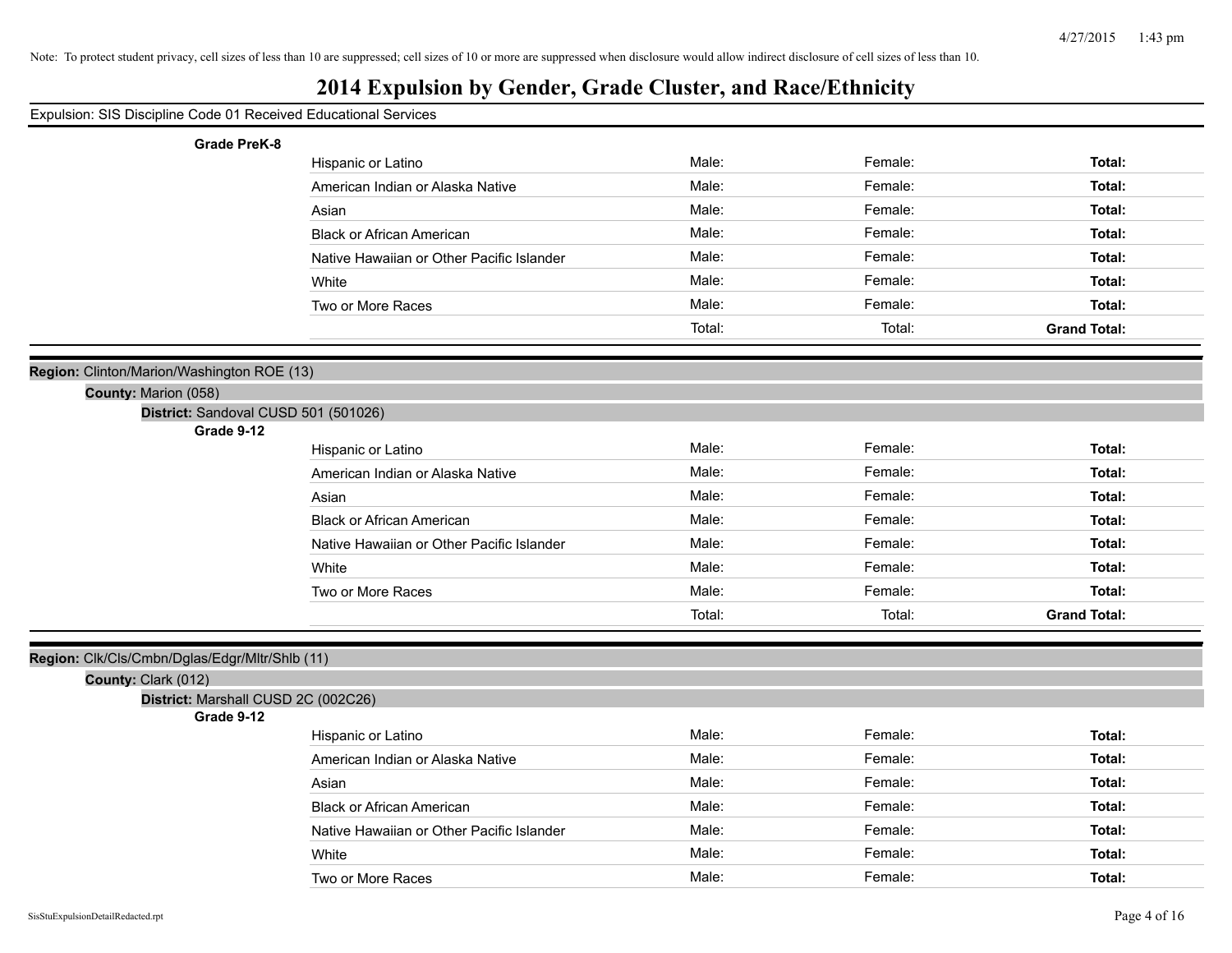## **2014 Expulsion by Gender, Grade Cluster, and Race/Ethnicity**

|                                                                    |                                           | Total: | Total:  | <b>Grand Total:</b>       |
|--------------------------------------------------------------------|-------------------------------------------|--------|---------|---------------------------|
| County: Edgar (023)                                                |                                           |        |         |                           |
| District: Paris-Union SD 95 (095025)<br>Grade 9-12                 |                                           |        |         |                           |
|                                                                    | Hispanic or Latino                        | Male:  | Female: | Total:                    |
|                                                                    | American Indian or Alaska Native          | Male:  | Female: | Total:                    |
|                                                                    | Asian                                     | Male:  | Female: | Total:                    |
|                                                                    | <b>Black or African American</b>          | Male:  | Female: | Total:                    |
|                                                                    | Native Hawaiian or Other Pacific Islander | Male:  | Female: | Total:                    |
|                                                                    | White                                     | Male:  | Female: | Total:                    |
|                                                                    | Two or More Races                         | Male:  | Female: | Total:                    |
|                                                                    |                                           | Total: | Total:  | <b>Grand Total:</b>       |
|                                                                    |                                           |        |         |                           |
| Region: Crawford-Lawrence Educ Serv Reg (15)<br>County: Cook (016) |                                           |        |         |                           |
| District: City of Chicago SD 299 (299025)                          |                                           |        |         |                           |
| <b>Grade PreK-8</b>                                                |                                           |        |         |                           |
|                                                                    | Hispanic or Latino                        | Male:  | Female: | Total:                    |
|                                                                    | American Indian or Alaska Native          | Male:  | Female: | Total:                    |
|                                                                    | Asian                                     | Male:  | Female: | Total:                    |
|                                                                    | <b>Black or African American</b>          | Male:  | Female: | Total:                    |
|                                                                    | Native Hawaiian or Other Pacific Islander | Male:  | Female: | Total:                    |
|                                                                    | White                                     | Male:  | Female: | Total:                    |
|                                                                    | Two or More Races                         | Male:  | Female: | Total:                    |
|                                                                    |                                           | Total: | Total:  | <b>Grand Total:</b>       |
| Grade 9-12                                                         |                                           |        |         |                           |
|                                                                    | Hispanic or Latino                        | Male:  | Female: | Total:                    |
|                                                                    | American Indian or Alaska Native          | Male:  | Female: | Total:                    |
|                                                                    | Asian                                     | Male:  | Female: | Total:                    |
|                                                                    | <b>Black or African American</b>          | Male:  | Female: | Total:                    |
|                                                                    | Native Hawaiian or Other Pacific Islander | Male:  | Female: | Total:                    |
|                                                                    | White                                     | Male:  | Female: | Total:                    |
|                                                                    | Two or More Races                         | Male:  | Female: | Total:                    |
|                                                                    |                                           | Total: | Total:  | <b>Grand Total:</b><br>17 |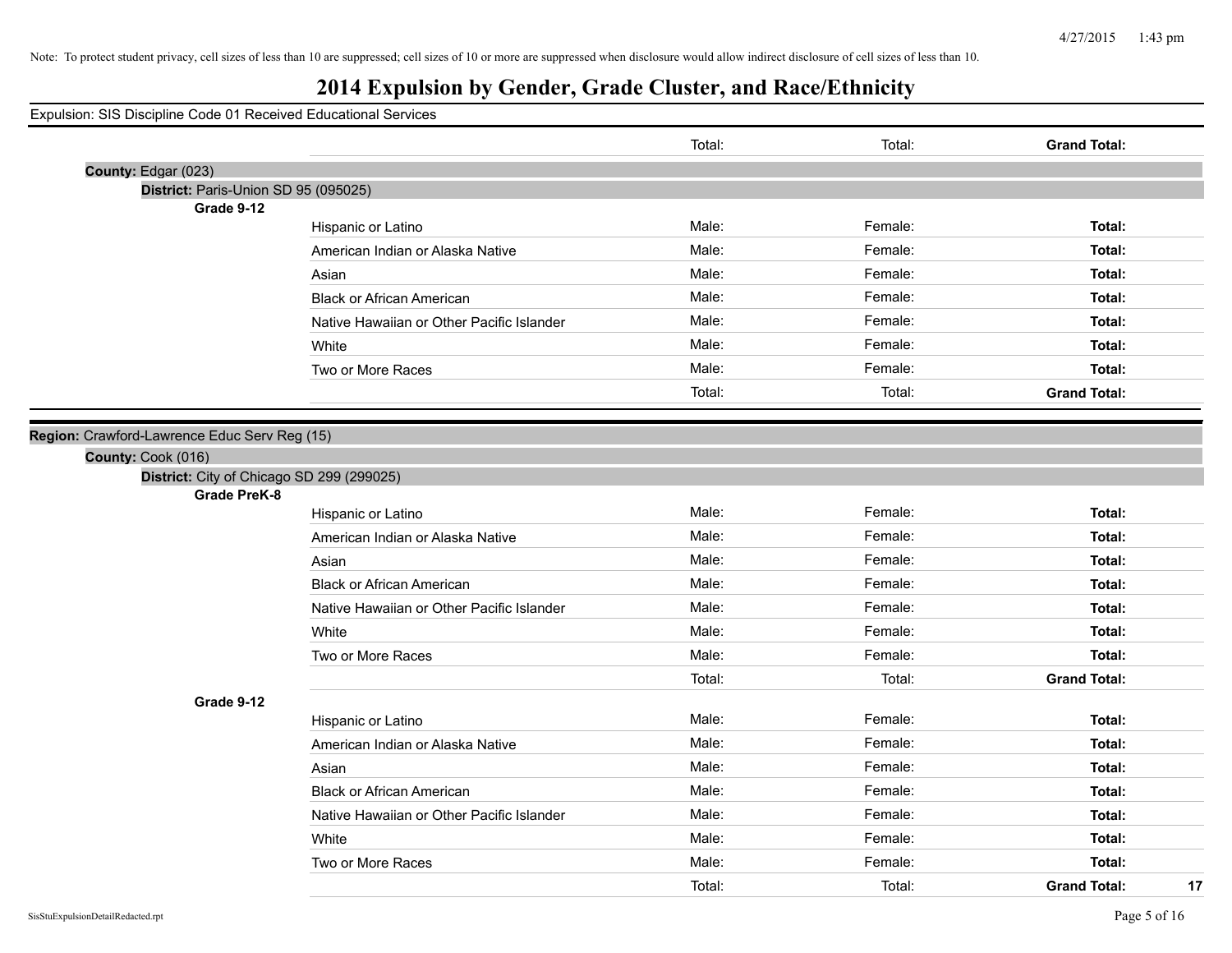| Region: De Kalb ROE (16)                             |                                           |        |         |                     |
|------------------------------------------------------|-------------------------------------------|--------|---------|---------------------|
| County: Dekalb (019)                                 |                                           |        |         |                     |
| District: DeKalb CUSD 428 (428026)                   |                                           |        |         |                     |
| Grade 9-12                                           | Hispanic or Latino                        | Male:  | Female: | Total:              |
|                                                      | American Indian or Alaska Native          | Male:  | Female: | Total:              |
|                                                      |                                           |        |         |                     |
|                                                      | Asian                                     | Male:  | Female: | Total:              |
|                                                      | <b>Black or African American</b>          | Male:  | Female: | Total:              |
|                                                      | Native Hawaiian or Other Pacific Islander | Male:  | Female: | Total:              |
|                                                      | White                                     | Male:  | Female: | Total:              |
|                                                      | Two or More Races                         | Male:  | Female: | Total:              |
|                                                      |                                           | Total: | Total:  | <b>Grand Total:</b> |
|                                                      |                                           |        |         |                     |
| Region: De Witt/Livingston/McLean ROE (17)           |                                           |        |         |                     |
| County: Mclean (064)                                 |                                           |        |         |                     |
| District: McLean County USD 5 (005026)<br>Grade 9-12 |                                           |        |         |                     |
|                                                      | Hispanic or Latino                        | Male:  | Female: | Total:              |
|                                                      | American Indian or Alaska Native          | Male:  | Female: | Total:              |
|                                                      | Asian                                     | Male:  | Female: | Total:              |
|                                                      | <b>Black or African American</b>          | Male:  | Female: | Total:              |
|                                                      | Native Hawaiian or Other Pacific Islander | Male:  | Female: | Total:              |
|                                                      | White                                     | Male:  | Female: | Total:              |
|                                                      | Two or More Races                         | Male:  | Female: | Total:              |
|                                                      |                                           | Total: | Total:  | <b>Grand Total:</b> |
|                                                      |                                           |        |         |                     |
| Region: DuPage ROE (19)                              |                                           |        |         |                     |
| County: Dupage (022)                                 |                                           |        |         |                     |
| District: Glenbard Twp HSD 87 (087017)               |                                           |        |         |                     |
| Grade 9-12                                           |                                           |        |         |                     |
|                                                      | Hispanic or Latino                        | Male:  | Female: | Total:              |
|                                                      | American Indian or Alaska Native          | Male:  | Female: | Total:              |
|                                                      | Asian                                     | Male:  | Female: | Total:              |
|                                                      | <b>Black or African American</b>          | Male:  | Female: | Total:              |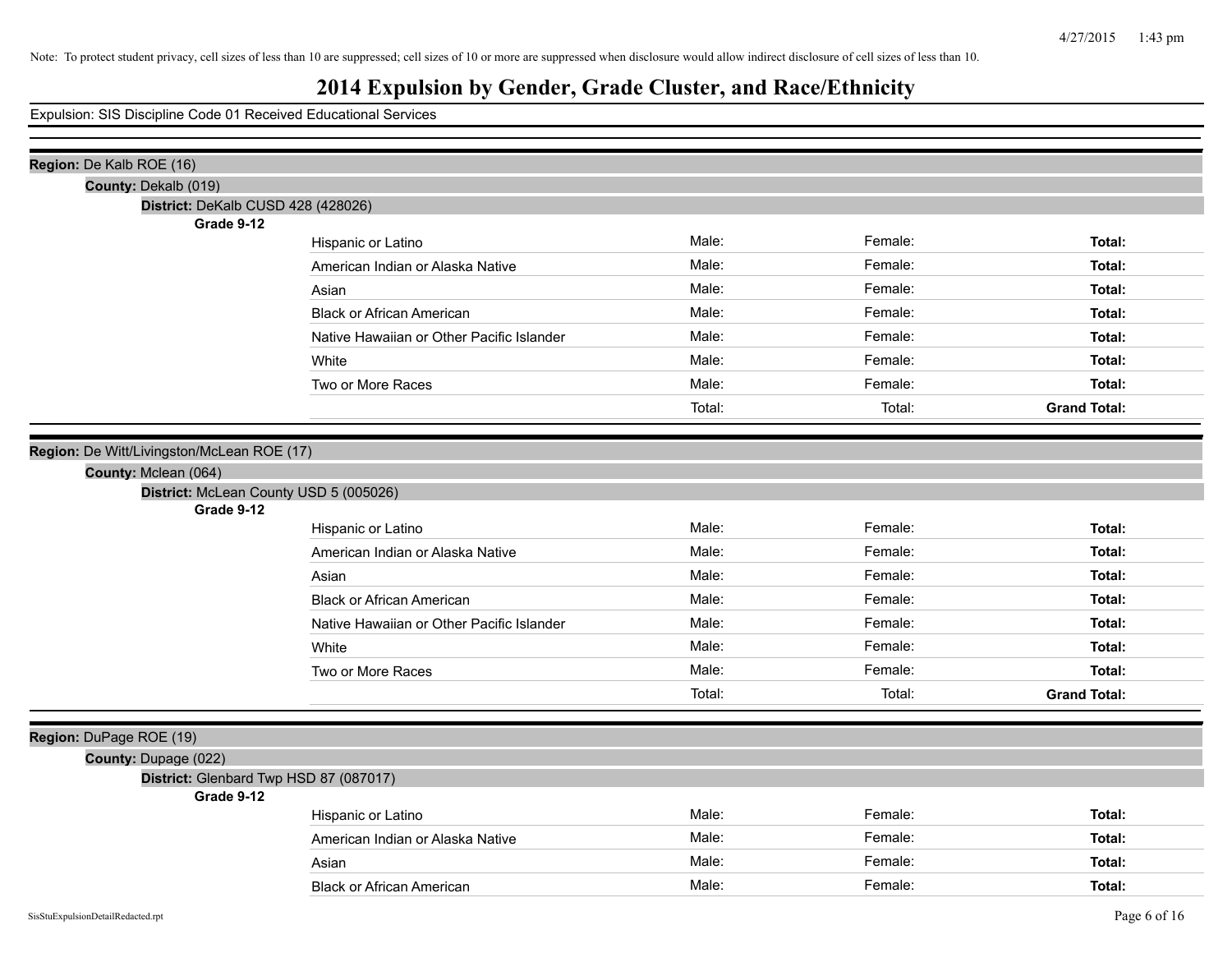| Expulsion: SIS Discipline Code 01 Received Educational Services |                                           |        |         |                     |
|-----------------------------------------------------------------|-------------------------------------------|--------|---------|---------------------|
|                                                                 | Native Hawaiian or Other Pacific Islander | Male:  | Female: | Total:              |
|                                                                 | White                                     | Male:  | Female: | Total:              |
|                                                                 | Two or More Races                         | Male:  | Female: | Total:              |
|                                                                 |                                           | Total: | Total:  | <b>Grand Total:</b> |
| Region: Edwd/Gltn/Hdin/Pop/Slne/Wbh/Wn/Wh (20)                  |                                           |        |         |                     |
| County: Saline (083)                                            |                                           |        |         |                     |
| District: Harrisburg CUSD 3 (003026)                            |                                           |        |         |                     |
| <b>Grade PreK-8</b>                                             |                                           |        |         |                     |
|                                                                 | Hispanic or Latino                        | Male:  | Female: | Total:              |
|                                                                 | American Indian or Alaska Native          | Male:  | Female: | Total:              |
|                                                                 | Asian                                     | Male:  | Female: | Total:              |
|                                                                 | <b>Black or African American</b>          | Male:  | Female: | Total:              |
|                                                                 | Native Hawaiian or Other Pacific Islander | Male:  | Female: | Total:              |
|                                                                 | White                                     | Male:  | Female: | Total:              |
|                                                                 | Two or More Races                         | Male:  | Female: | Total:              |
|                                                                 |                                           | Total: | Total:  | <b>Grand Total:</b> |
| Grade 9-12                                                      |                                           |        |         |                     |
|                                                                 | Hispanic or Latino                        | Male:  | Female: | Total:              |
|                                                                 | American Indian or Alaska Native          | Male:  | Female: | Total:              |
|                                                                 | Asian                                     | Male:  | Female: | Total:              |
|                                                                 | <b>Black or African American</b>          | Male:  | Female: | Total:              |
|                                                                 | Native Hawaiian or Other Pacific Islander | Male:  | Female: | Total:              |
|                                                                 | White                                     | Male:  | Female: | Total:              |
|                                                                 | Two or More Races                         | Male:  | Female: | Total:              |
|                                                                 |                                           | Total: | Total:  | <b>Grand Total:</b> |
| Region: Kane ROE (31)                                           |                                           |        |         |                     |
| County: Kane (045)                                              |                                           |        |         |                     |
| District: CUSD 300 (300026)                                     |                                           |        |         |                     |
| Grade 9-12                                                      |                                           |        |         |                     |
|                                                                 | Hispanic or Latino                        | Male:  | Female: | Total:              |
|                                                                 | American Indian or Alaska Native          | Male:  | Female: | Total:              |
|                                                                 | Asian                                     | Male:  | Female: | Total:              |
|                                                                 |                                           |        |         |                     |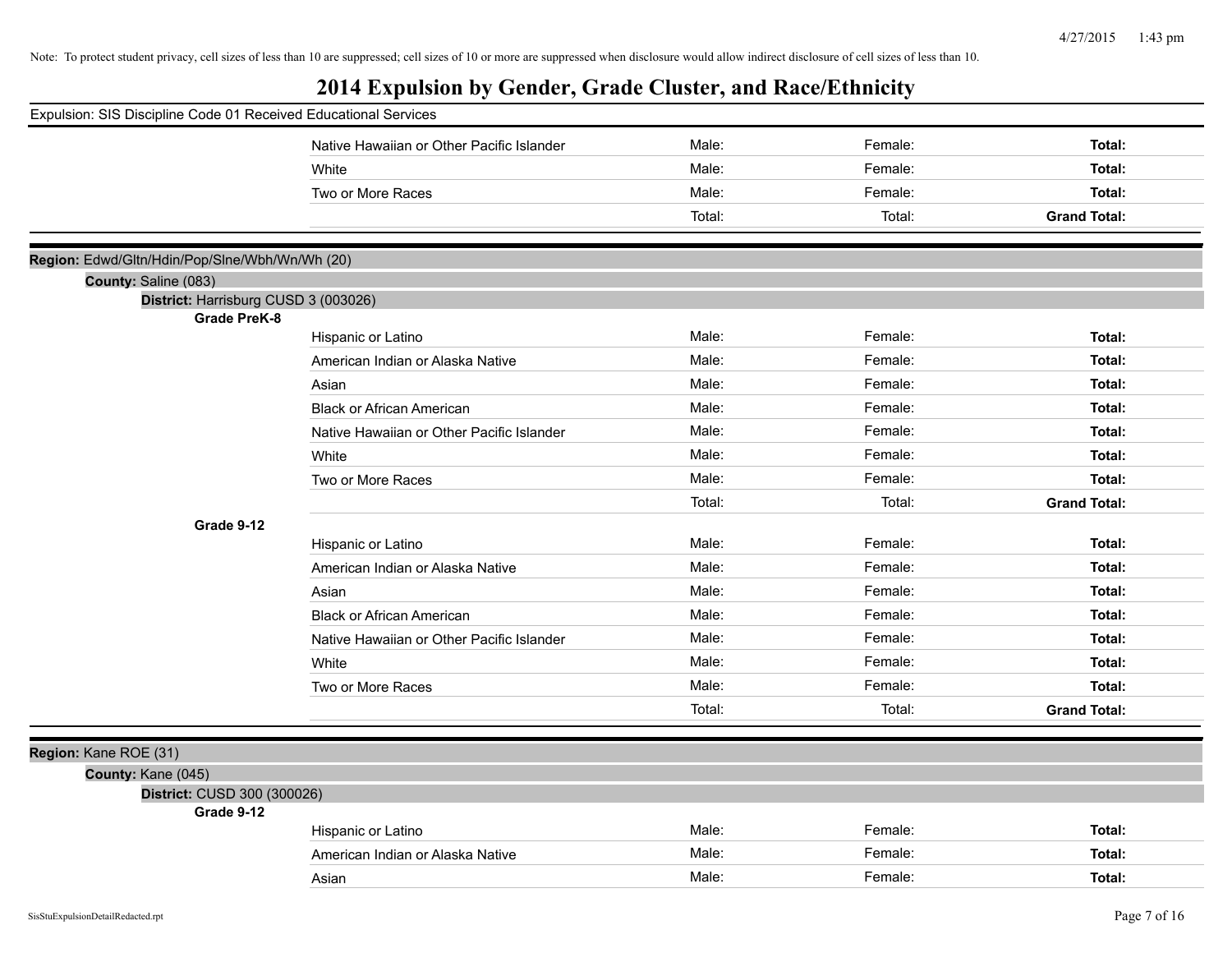| Expulsion: SIS Discipline Code 01 Received Educational Services |                                           |        |         |                     |
|-----------------------------------------------------------------|-------------------------------------------|--------|---------|---------------------|
|                                                                 | <b>Black or African American</b>          | Male:  | Female: | Total:              |
|                                                                 | Native Hawaiian or Other Pacific Islander | Male:  | Female: | Total:              |
|                                                                 | White                                     | Male:  | Female: | Total:              |
|                                                                 | Two or More Races                         | Male:  | Female: | Total:              |
|                                                                 |                                           | Total: | Total:  | <b>Grand Total:</b> |
|                                                                 |                                           |        |         |                     |
| Region: Lake ROE (34)                                           |                                           |        |         |                     |
| County: Lake (049)                                              |                                           |        |         |                     |
| District: Grayslake CHSD 127 (127016)<br>Grade 9-12             |                                           |        |         |                     |
|                                                                 | Hispanic or Latino                        | Male:  | Female: | Total:              |
|                                                                 | American Indian or Alaska Native          | Male:  | Female: | Total:              |
|                                                                 | Asian                                     | Male:  | Female: | Total:              |
|                                                                 | <b>Black or African American</b>          | Male:  | Female: | Total:              |
|                                                                 | Native Hawaiian or Other Pacific Islander | Male:  | Female: | Total:              |
|                                                                 | White                                     | Male:  | Female: | Total:              |
|                                                                 | Two or More Races                         | Male:  | Female: | Total:              |
|                                                                 |                                           | Total: | Total:  | <b>Grand Total:</b> |
| District: Waukegan CUSD 60 (060026)                             |                                           |        |         |                     |
| <b>Grade PreK-8</b>                                             |                                           |        |         |                     |
|                                                                 | Hispanic or Latino                        | Male:  | Female: | Total:              |
|                                                                 | American Indian or Alaska Native          | Male:  | Female: | Total:              |
|                                                                 | Asian                                     | Male:  | Female: | Total:              |
|                                                                 | <b>Black or African American</b>          | Male:  | Female: | Total:              |
|                                                                 | Native Hawaiian or Other Pacific Islander | Male:  | Female: | Total:              |
|                                                                 | White                                     | Male:  | Female: | Total:              |
|                                                                 | Two or More Races                         | Male:  | Female: | Total:              |
|                                                                 |                                           | Total: | Total:  | <b>Grand Total:</b> |
| Grade 9-12                                                      |                                           |        |         |                     |
|                                                                 | Hispanic or Latino                        | Male:  | Female: | Total:              |
|                                                                 | American Indian or Alaska Native          | Male:  | Female: | Total:              |
|                                                                 | Asian                                     | Male:  | Female: | Total:              |
|                                                                 | <b>Black or African American</b>          | Male:  | Female: | Total:              |
|                                                                 | Native Hawaiian or Other Pacific Islander | Male:  | Female: | Total:              |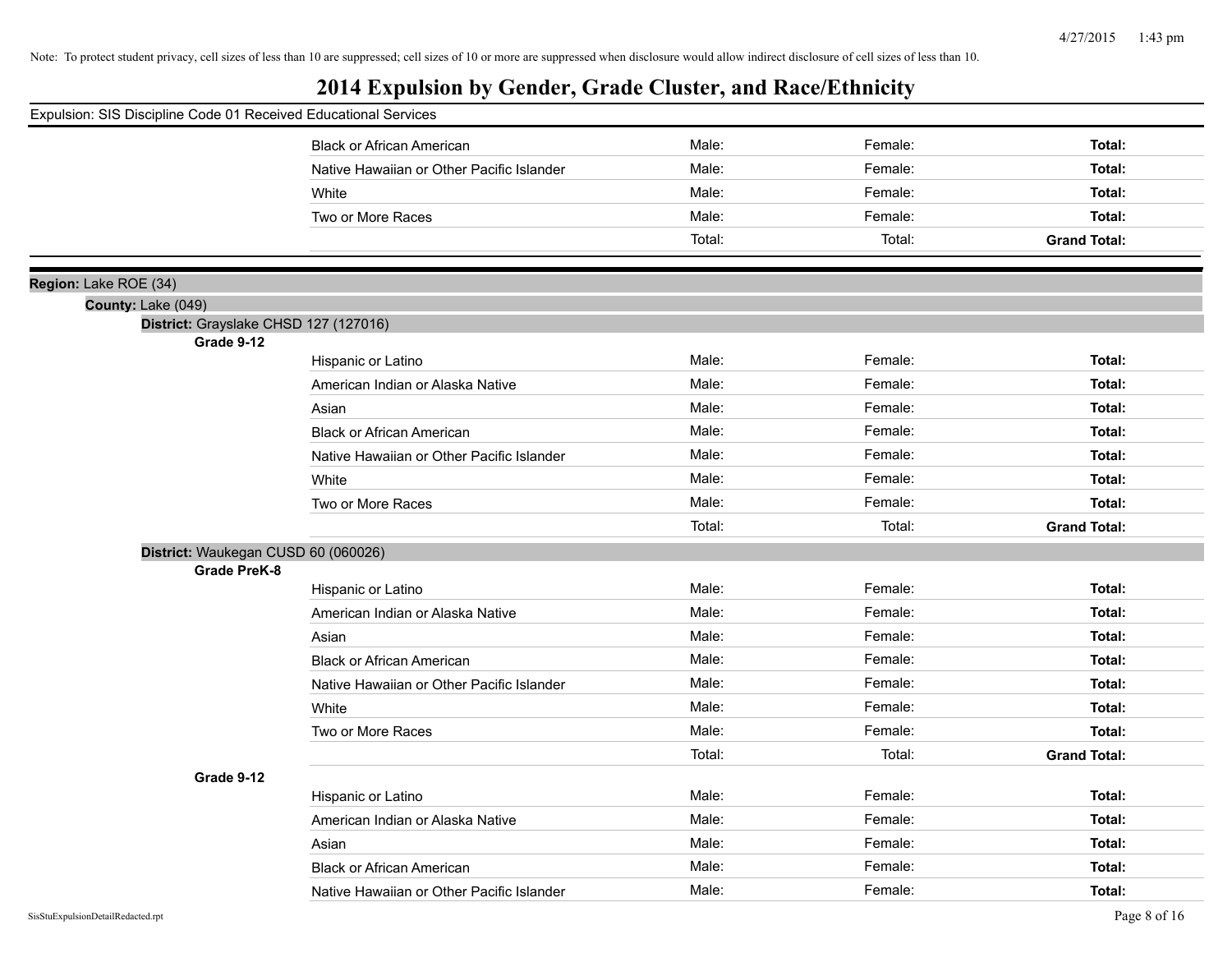| Expulsion: SIS Discipline Code 01 Received Educational Services |                                           |        |         |                     |
|-----------------------------------------------------------------|-------------------------------------------|--------|---------|---------------------|
|                                                                 | White                                     | Male:  | Female: | Total:              |
|                                                                 | Two or More Races                         | Male:  | Female: | Total:              |
|                                                                 |                                           | Total: | Total:  | <b>Grand Total:</b> |
|                                                                 |                                           |        |         |                     |
| Region: Madison ROE (41)                                        |                                           |        |         |                     |
| County: Madison (057)                                           |                                           |        |         |                     |
| District: Collinsville CUSD 10 (010026)<br><b>Grade PreK-8</b>  |                                           |        |         |                     |
|                                                                 | Hispanic or Latino                        | Male:  | Female: | Total:              |
|                                                                 | American Indian or Alaska Native          | Male:  | Female: | Total:              |
|                                                                 | Asian                                     | Male:  | Female: | Total:              |
|                                                                 | <b>Black or African American</b>          | Male:  | Female: | Total:              |
|                                                                 | Native Hawaiian or Other Pacific Islander | Male:  | Female: | Total:              |
|                                                                 | White                                     | Male:  | Female: | Total:              |
|                                                                 | Two or More Races                         | Male:  | Female: | Total:              |
|                                                                 |                                           | Total: | Total:  | <b>Grand Total:</b> |
| Grade 9-12                                                      |                                           |        |         |                     |
|                                                                 | Hispanic or Latino                        | Male:  | Female: | Total:              |
|                                                                 | American Indian or Alaska Native          | Male:  | Female: | Total:              |
|                                                                 | Asian                                     | Male:  | Female: | Total:              |
|                                                                 | <b>Black or African American</b>          | Male:  | Female: | Total:              |
|                                                                 | Native Hawaiian or Other Pacific Islander | Male:  | Female: | Total:              |
|                                                                 | White                                     | Male:  | Female: | Total:              |
|                                                                 | Two or More Races                         | Male:  | Female: | Total:              |
|                                                                 |                                           | Total: | Total:  | <b>Grand Total:</b> |
| District: Highland CUSD 5 (005026)                              |                                           |        |         |                     |
| Grade 9-12                                                      |                                           |        |         |                     |
|                                                                 | Hispanic or Latino                        | Male:  | Female: | Total:              |
|                                                                 | American Indian or Alaska Native          | Male:  | Female: | Total:              |
|                                                                 | Asian                                     | Male:  | Female: | Total:              |
|                                                                 | <b>Black or African American</b>          | Male:  | Female: | Total:              |
|                                                                 | Native Hawaiian or Other Pacific Islander | Male:  | Female: | Total:              |
|                                                                 | White                                     | Male:  | Female: | Total:              |
|                                                                 | Two or More Races                         | Male:  | Female: | Total:              |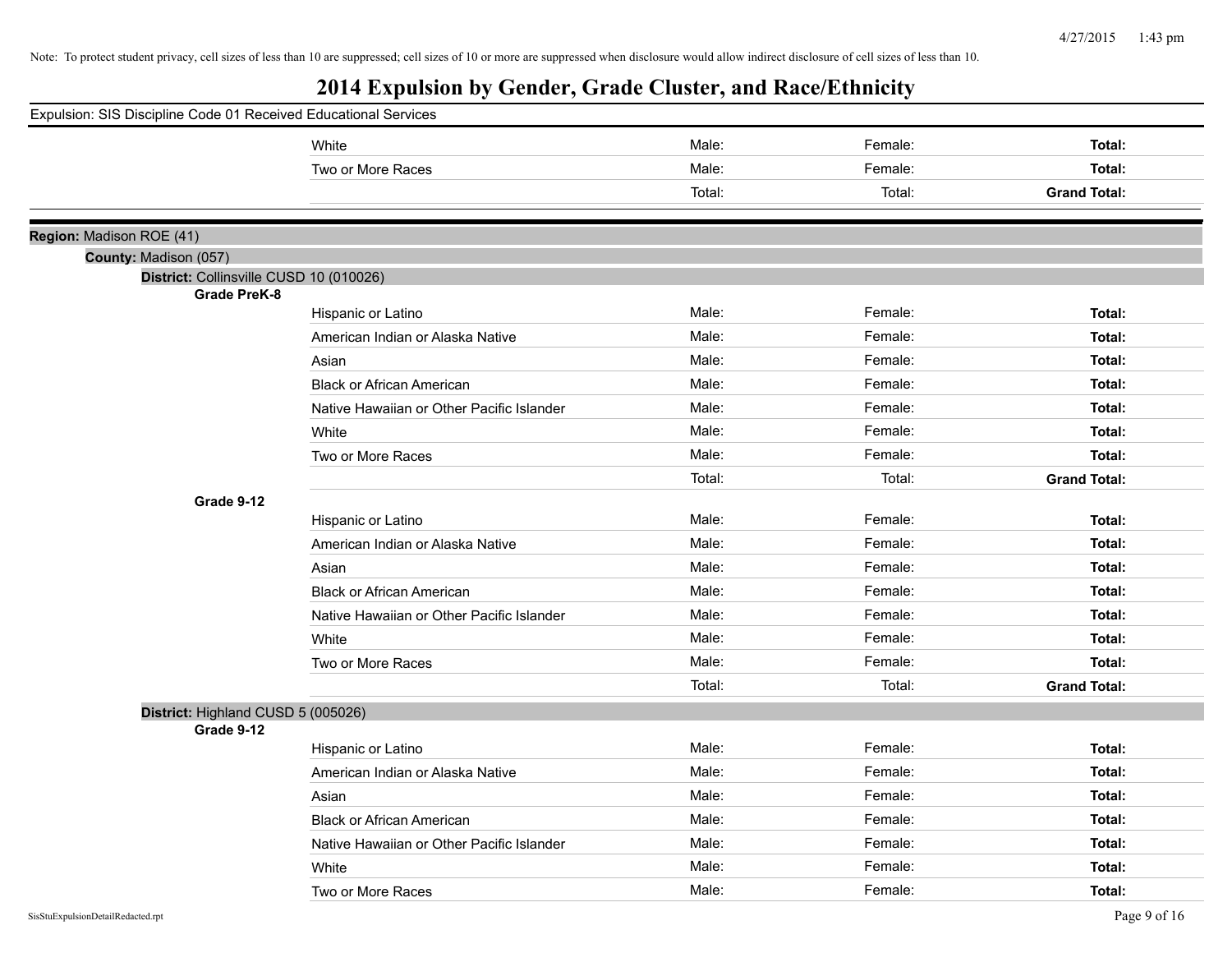# **2014 Expulsion by Gender, Grade Cluster, and Race/Ethnicity**

|                                              |                                           | Total: | Total:  | <b>Grand Total:</b> |
|----------------------------------------------|-------------------------------------------|--------|---------|---------------------|
| District: Triad CUSD 2 (002026)              |                                           |        |         |                     |
| Grade 9-12                                   |                                           |        |         |                     |
|                                              | Hispanic or Latino                        | Male:  | Female: | Total:              |
|                                              | American Indian or Alaska Native          | Male:  | Female: | Total:              |
|                                              | Asian                                     | Male:  | Female: | Total:              |
|                                              | <b>Black or African American</b>          | Male:  | Female: | Total:              |
|                                              | Native Hawaiian or Other Pacific Islander | Male:  | Female: | Total:              |
|                                              | White                                     | Male:  | Female: | Total:              |
|                                              | Two or More Races                         | Male:  | Female: | Total:              |
|                                              |                                           | Total: | Total:  | <b>Grand Total:</b> |
| Region: Monroe/Randolph ROE (45)             |                                           |        |         |                     |
| County: Randolph (079)                       |                                           |        |         |                     |
| District: Sparta CUSD 140 (140026)           |                                           |        |         |                     |
| Grade 9-12                                   |                                           |        |         |                     |
|                                              | Hispanic or Latino                        | Male:  | Female: | Total:              |
|                                              | American Indian or Alaska Native          | Male:  | Female: | Total:              |
|                                              | Asian                                     | Male:  | Female: | Total:              |
|                                              | <b>Black or African American</b>          | Male:  | Female: | Total:              |
|                                              | Native Hawaiian or Other Pacific Islander | Male:  | Female: | Total:              |
|                                              | White                                     | Male:  | Female: | Total:              |
|                                              | Two or More Races                         | Male:  | Female: | Total:              |
|                                              |                                           | Total: | Total:  | <b>Grand Total:</b> |
| Region: Peoria ROE (48)                      |                                           |        |         |                     |
| County: Peoria (072)                         |                                           |        |         |                     |
| District: Il Valley Central USD 321 (321026) |                                           |        |         |                     |
| Grade 9-12                                   |                                           |        |         |                     |
|                                              | Hispanic or Latino                        | Male:  | Female: | Total:              |
|                                              | American Indian or Alaska Native          | Male:  | Female: | Total:              |
|                                              | Asian                                     | Male:  | Female: | Total:              |
|                                              | <b>Black or African American</b>          | Male:  | Female: | Total:              |
|                                              | Native Hawaiian or Other Pacific Islander | Male:  | Female: | Total:              |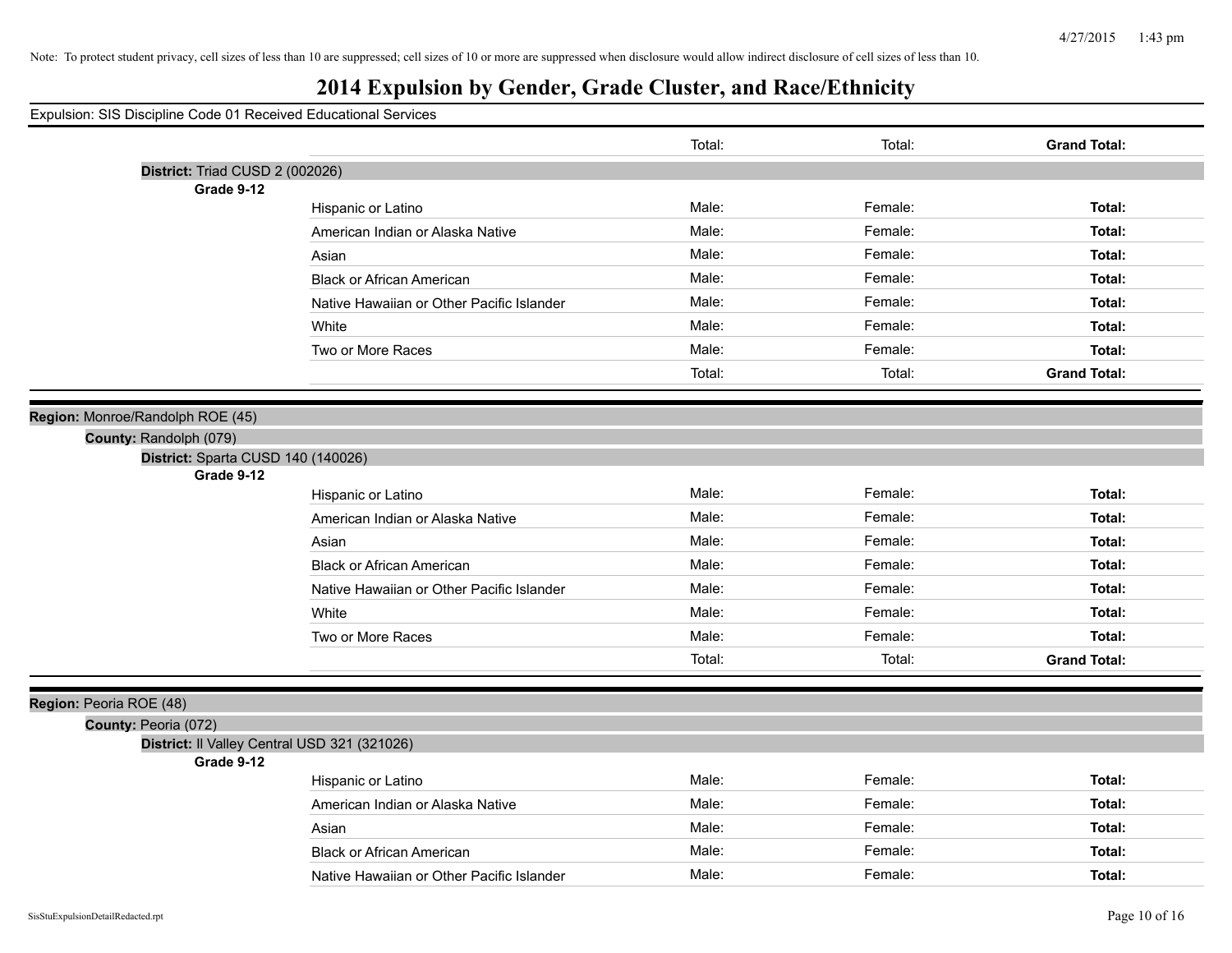| Expulsion: SIS Discipline Code 01 Received Educational Services   |                                           |        |         |                     |
|-------------------------------------------------------------------|-------------------------------------------|--------|---------|---------------------|
|                                                                   | White                                     | Male:  | Female: | Total:              |
|                                                                   | Two or More Races                         | Male:  | Female: | Total:              |
|                                                                   |                                           | Total: | Total:  | <b>Grand Total:</b> |
| District: Illini Bluffs CUSD 327 (327026)                         |                                           |        |         |                     |
| Grade 9-12                                                        |                                           |        |         |                     |
|                                                                   | Hispanic or Latino                        | Male:  | Female: | Total:              |
|                                                                   | American Indian or Alaska Native          | Male:  | Female: | Total:              |
|                                                                   | Asian                                     | Male:  | Female: | Total:              |
|                                                                   | <b>Black or African American</b>          | Male:  | Female: | Total:              |
|                                                                   | Native Hawaiian or Other Pacific Islander | Male:  | Female: | Total:              |
|                                                                   | White                                     | Male:  | Female: | Total:              |
|                                                                   | Two or More Races                         | Male:  | Female: | Total:              |
|                                                                   |                                           | Total: | Total:  | <b>Grand Total:</b> |
|                                                                   |                                           |        |         |                     |
| Region: Region 05 North Cook ISC 1 (05)                           |                                           |        |         |                     |
| County: Cook (016)                                                |                                           |        |         |                     |
| District: Northfield Twp HSD 225 (225017)<br>Grade 9-12           |                                           |        |         |                     |
|                                                                   | Hispanic or Latino                        | Male:  | Female: | Total:              |
|                                                                   | American Indian or Alaska Native          | Male:  | Female: | Total:              |
|                                                                   | Asian                                     | Male:  | Female: | Total:              |
|                                                                   | <b>Black or African American</b>          | Male:  | Female: | Total:              |
|                                                                   | Native Hawaiian or Other Pacific Islander | Male:  | Female: | Total:              |
|                                                                   | White                                     | Male:  | Female: | Total:              |
|                                                                   | Two or More Races                         | Male:  | Female: | Total:              |
|                                                                   |                                           | Total: | Total:  | <b>Grand Total:</b> |
|                                                                   |                                           |        |         |                     |
| Region: Region 07 South Cook ISC 4 (07)                           |                                           |        |         |                     |
| County: Cook (016)                                                |                                           |        |         |                     |
| District: Central Stickney SD 110 (110002)<br><b>Grade PreK-8</b> |                                           |        |         |                     |
|                                                                   | Hispanic or Latino                        | Male:  | Female: | Total:              |
|                                                                   | American Indian or Alaska Native          | Male:  | Female: | Total:              |
|                                                                   | Asian                                     | Male:  | Female: | Total:              |
|                                                                   |                                           |        |         |                     |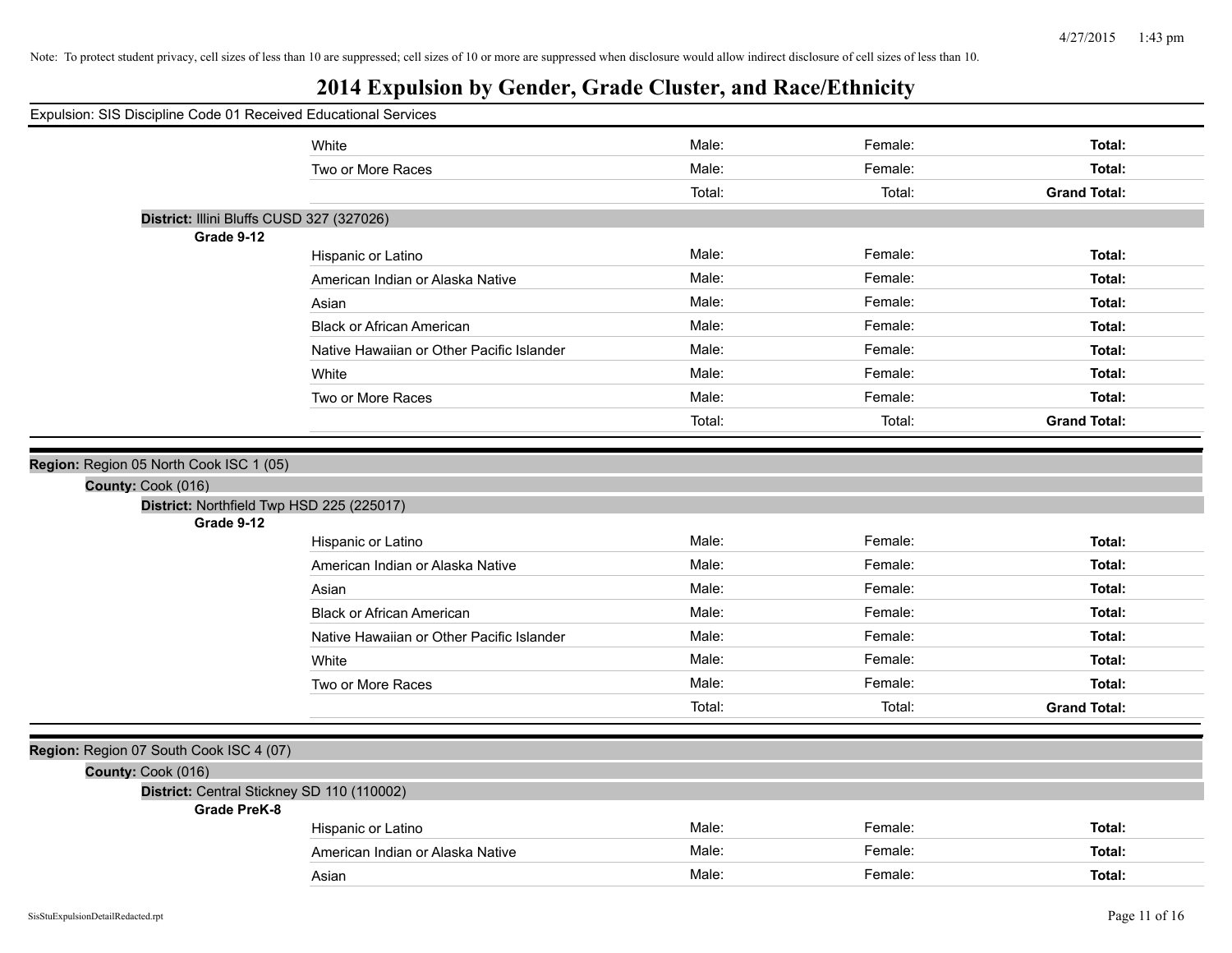#### Expulsion: SIS Discipline Code 01 Received Educational Services

|                                     | <b>Black or African American</b>          | Male:  | Female: | Total:              |
|-------------------------------------|-------------------------------------------|--------|---------|---------------------|
|                                     | Native Hawaiian or Other Pacific Islander | Male:  | Female: | Total:              |
|                                     | White                                     | Male:  | Female: | Total:              |
|                                     | Two or More Races                         | Male:  | Female: | Total:              |
|                                     |                                           | Total: | Total:  | <b>Grand Total:</b> |
| District: Dolton SD 148 (148002)    |                                           |        |         |                     |
| <b>Grade PreK-8</b>                 |                                           |        |         |                     |
|                                     | Hispanic or Latino                        | Male:  | Female: | Total:              |
|                                     | American Indian or Alaska Native          | Male:  | Female: | Total:              |
|                                     | Asian                                     | Male:  | Female: | Total:              |
|                                     | <b>Black or African American</b>          | Male:  | Female: | Total:              |
|                                     | Native Hawaiian or Other Pacific Islander | Male:  | Female: | Total:              |
|                                     | White                                     | Male:  | Female: | Total:              |
|                                     | Two or More Races                         | Male:  | Female: | Total:              |
|                                     |                                           | Total: | Total:  | <b>Grand Total:</b> |
|                                     |                                           |        |         |                     |
|                                     |                                           |        |         |                     |
| St Clair ROE (50)                   |                                           |        |         |                     |
| County: Saint clair (082)           |                                           |        |         |                     |
| District: Cahokia CUSD 187 (187026) |                                           |        |         |                     |
| <b>Grade PreK-8</b>                 |                                           |        |         |                     |
|                                     | Hispanic or Latino                        | Male:  | Female: | Total:              |
|                                     | American Indian or Alaska Native          | Male:  | Female: | Total:              |
|                                     | Asian                                     | Male:  | Female: | Total:              |
|                                     | <b>Black or African American</b>          | Male:  | Female: | Total:              |
|                                     | Native Hawaiian or Other Pacific Islander | Male:  | Female: | Total:              |
|                                     | White                                     | Male:  | Female: | Total:              |
|                                     | Two or More Races                         | Male:  | Female: | Total:              |
|                                     |                                           | Total: | Total:  | <b>Grand Total:</b> |
| Grade 9-12                          |                                           |        |         |                     |
|                                     | Hispanic or Latino                        | Male:  | Female: | Total:              |
|                                     | American Indian or Alaska Native          | Male:  | Female: | Total:              |
|                                     | Asian                                     | Male:  | Female: | Total:              |

Native Hawaiian or Other Pacific Islander **Male:** Male: Female: Female: Total: Total:

**Region:**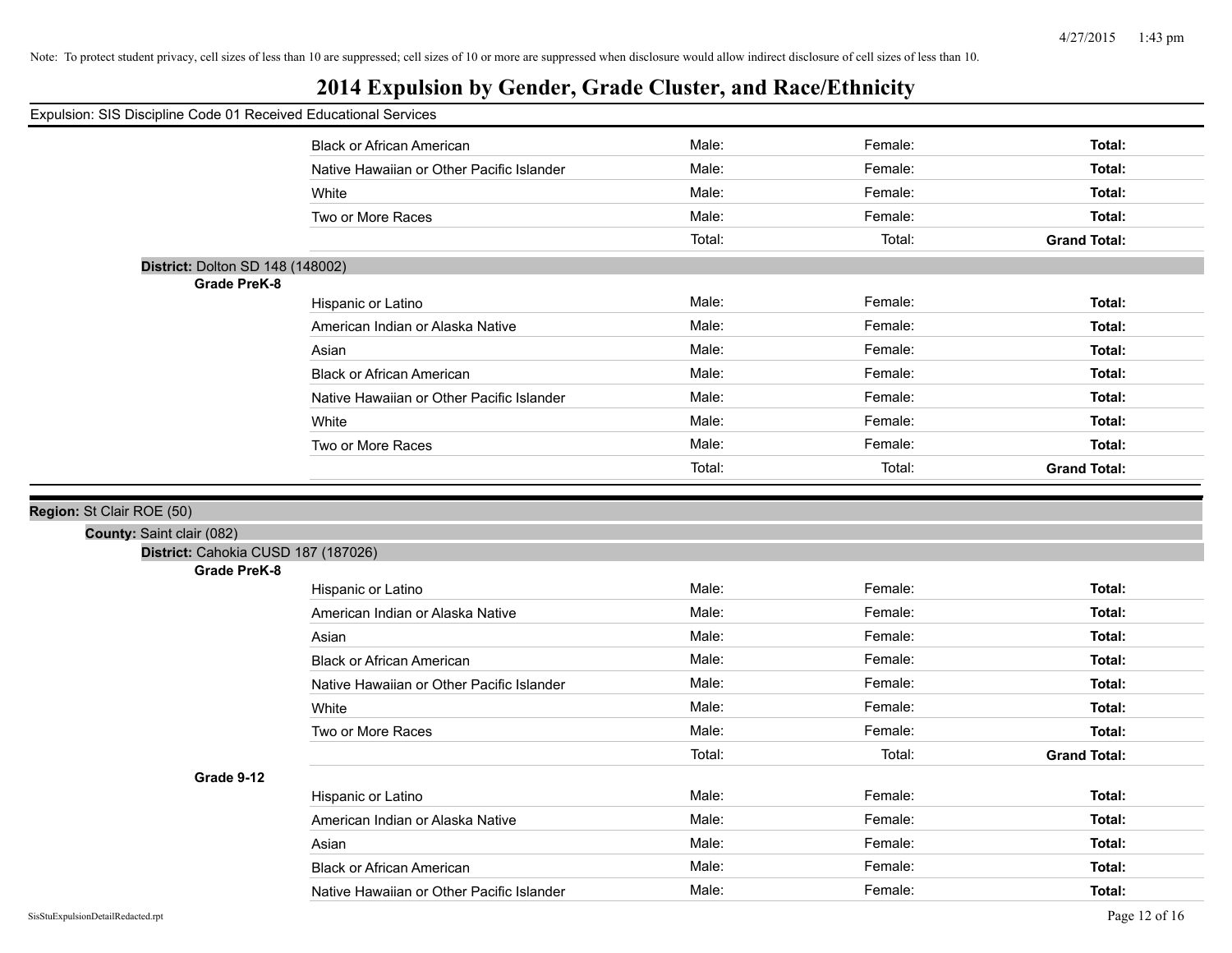| Expulsion: SIS Discipline Code 01 Received Educational Services |  |                                                       |                                                    |        |         |                     |
|-----------------------------------------------------------------|--|-------------------------------------------------------|----------------------------------------------------|--------|---------|---------------------|
|                                                                 |  |                                                       | White                                              | Male:  | Female: | Total:              |
|                                                                 |  |                                                       | Two or More Races                                  | Male:  | Female: | Total:              |
|                                                                 |  |                                                       |                                                    | Total: | Total:  | <b>Grand Total:</b> |
|                                                                 |  |                                                       |                                                    |        |         |                     |
|                                                                 |  | Region: Tazewell ROE (53)                             |                                                    |        |         |                     |
|                                                                 |  | County: Tazewell (090)                                |                                                    |        |         |                     |
|                                                                 |  | District: East Peoria CHSD 309 (309016)<br>Grade 9-12 |                                                    |        |         |                     |
|                                                                 |  |                                                       | Hispanic or Latino                                 | Male:  | Female: | Total:              |
|                                                                 |  |                                                       | American Indian or Alaska Native                   | Male:  | Female: | Total:              |
|                                                                 |  |                                                       | Asian                                              | Male:  | Female: | Total:              |
|                                                                 |  |                                                       | <b>Black or African American</b>                   | Male:  | Female: | Total:              |
|                                                                 |  |                                                       | Native Hawaiian or Other Pacific Islander          | Male:  | Female: | Total:              |
|                                                                 |  |                                                       | White                                              | Male:  | Female: | Total:              |
|                                                                 |  |                                                       | Two or More Races                                  | Male:  | Female: | Total:              |
|                                                                 |  |                                                       |                                                    | Total: | Total:  | <b>Grand Total:</b> |
|                                                                 |  |                                                       | District: N Pekin & Marquette Hght SD 102 (102002) |        |         |                     |
|                                                                 |  | <b>Grade PreK-8</b>                                   |                                                    |        |         |                     |
|                                                                 |  |                                                       | Hispanic or Latino                                 | Male:  | Female: | Total:              |
|                                                                 |  |                                                       | American Indian or Alaska Native                   | Male:  | Female: | Total:              |
|                                                                 |  |                                                       | Asian                                              | Male:  | Female: | Total:              |
|                                                                 |  |                                                       | <b>Black or African American</b>                   | Male:  | Female: | Total:              |
|                                                                 |  |                                                       | Native Hawaiian or Other Pacific Islander          | Male:  | Female: | Total:              |
|                                                                 |  |                                                       | White                                              | Male:  | Female: | Total:              |
|                                                                 |  |                                                       | Two or More Races                                  | Male:  | Female: | Total:              |
|                                                                 |  |                                                       |                                                    | Total: | Total:  | <b>Grand Total:</b> |
|                                                                 |  | District: Pekin CSD 303 (303016)                      |                                                    |        |         |                     |
|                                                                 |  | Grade 9-12                                            |                                                    |        |         |                     |
|                                                                 |  |                                                       | Hispanic or Latino                                 | Male:  | Female: | Total:              |
|                                                                 |  |                                                       | American Indian or Alaska Native                   | Male:  | Female: | Total:              |
|                                                                 |  |                                                       | Asian                                              | Male:  | Female: | Total:              |
|                                                                 |  |                                                       | <b>Black or African American</b>                   | Male:  | Female: | Total:              |
|                                                                 |  |                                                       | Native Hawaiian or Other Pacific Islander          | Male:  | Female: | Total:              |
|                                                                 |  |                                                       | White                                              | Male:  | Female: | Total:              |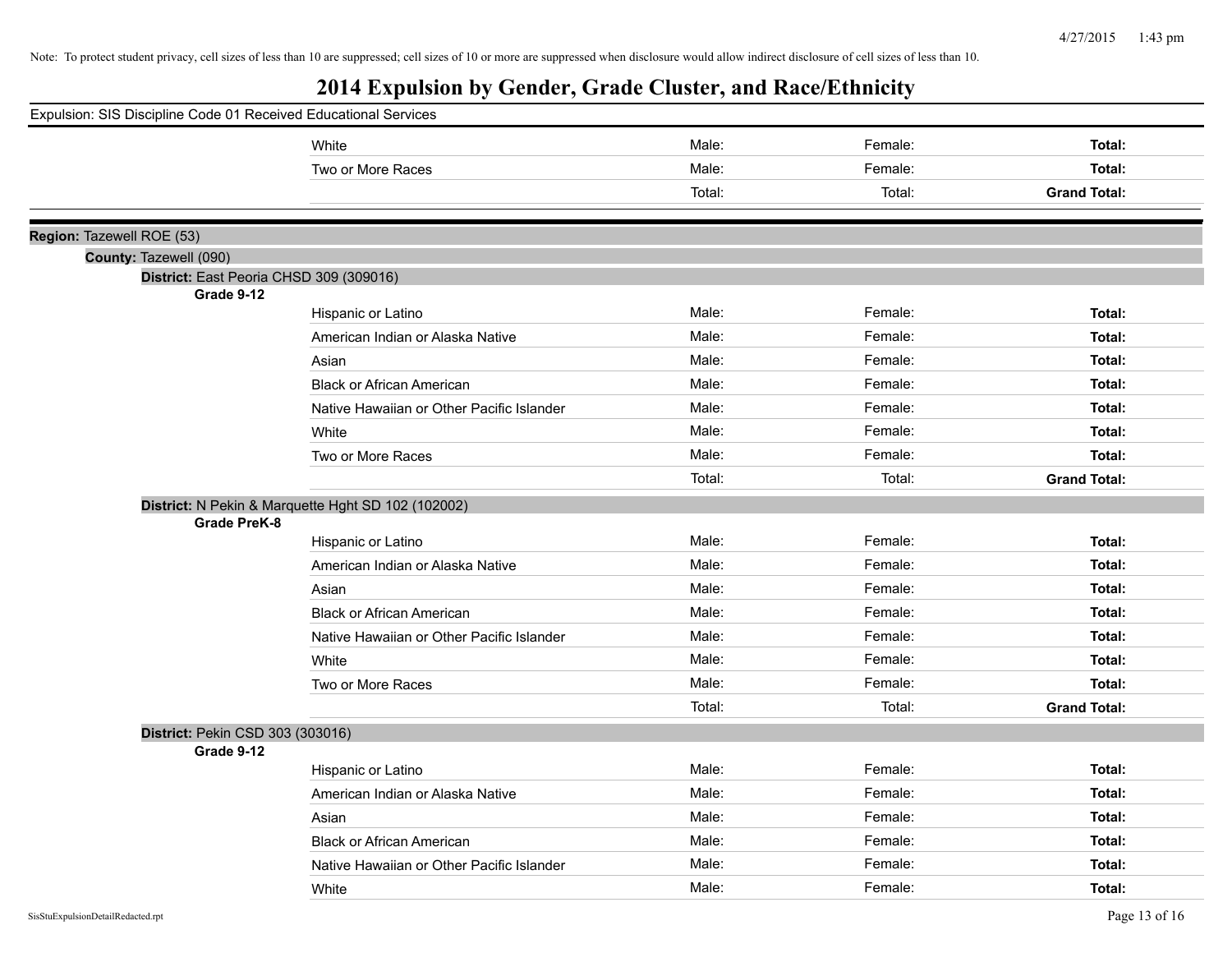| Expulsion: SIS Discipline Code 01 Received Educational Services |                                           |        |         |                     |
|-----------------------------------------------------------------|-------------------------------------------|--------|---------|---------------------|
|                                                                 | Two or More Races                         | Male:  | Female: | Total:              |
|                                                                 |                                           | Total: | Total:  | <b>Grand Total:</b> |
|                                                                 |                                           |        |         |                     |
| Region: Vermilion ROE (54)                                      |                                           |        |         |                     |
| County: Vermilion (092)                                         |                                           |        |         |                     |
| District: Danville CCSD 118 (118024)<br><b>Grade PreK-8</b>     |                                           |        |         |                     |
|                                                                 | Hispanic or Latino                        | Male:  | Female: | Total:              |
|                                                                 | American Indian or Alaska Native          | Male:  | Female: | Total:              |
|                                                                 | Asian                                     | Male:  | Female: | Total:              |
|                                                                 | <b>Black or African American</b>          | Male:  | Female: | Total:              |
|                                                                 | Native Hawaiian or Other Pacific Islander | Male:  | Female: | Total:              |
|                                                                 | White                                     | Male:  | Female: | Total:              |
|                                                                 | Two or More Races                         | Male:  | Female: | Total:              |
|                                                                 |                                           | Total: | Total:  | <b>Grand Total:</b> |
| Grade 9-12                                                      |                                           |        |         |                     |
|                                                                 | Hispanic or Latino                        | Male:  | Female: | Total:              |
|                                                                 | American Indian or Alaska Native          | Male:  | Female: | Total:              |
|                                                                 | Asian                                     | Male:  | Female: | Total:              |
|                                                                 | <b>Black or African American</b>          | Male:  | Female: | Total:              |
|                                                                 | Native Hawaiian or Other Pacific Islander | Male:  | Female: | Total:              |
|                                                                 | White                                     | Male:  | Female: | Total:              |
|                                                                 | Two or More Races                         | Male:  | Female: | Total:              |
|                                                                 |                                           | Total: | Total:  | <b>Grand Total:</b> |
| District: Oakwood CUSD 76 (076026)                              |                                           |        |         |                     |
| <b>Grade PreK-8</b>                                             |                                           |        |         |                     |
|                                                                 | Hispanic or Latino                        | Male:  | Female: | Total:              |
|                                                                 | American Indian or Alaska Native          | Male:  | Female: | Total:              |
|                                                                 | Asian                                     | Male:  | Female: | Total:              |
|                                                                 | <b>Black or African American</b>          | Male:  | Female: | Total:              |
|                                                                 | Native Hawaiian or Other Pacific Islander | Male:  | Female: | Total:              |
|                                                                 | White                                     | Male:  | Female: | Total:              |
|                                                                 | Two or More Races                         | Male:  | Female: | Total:              |
|                                                                 |                                           | Total: | Total:  | <b>Grand Total:</b> |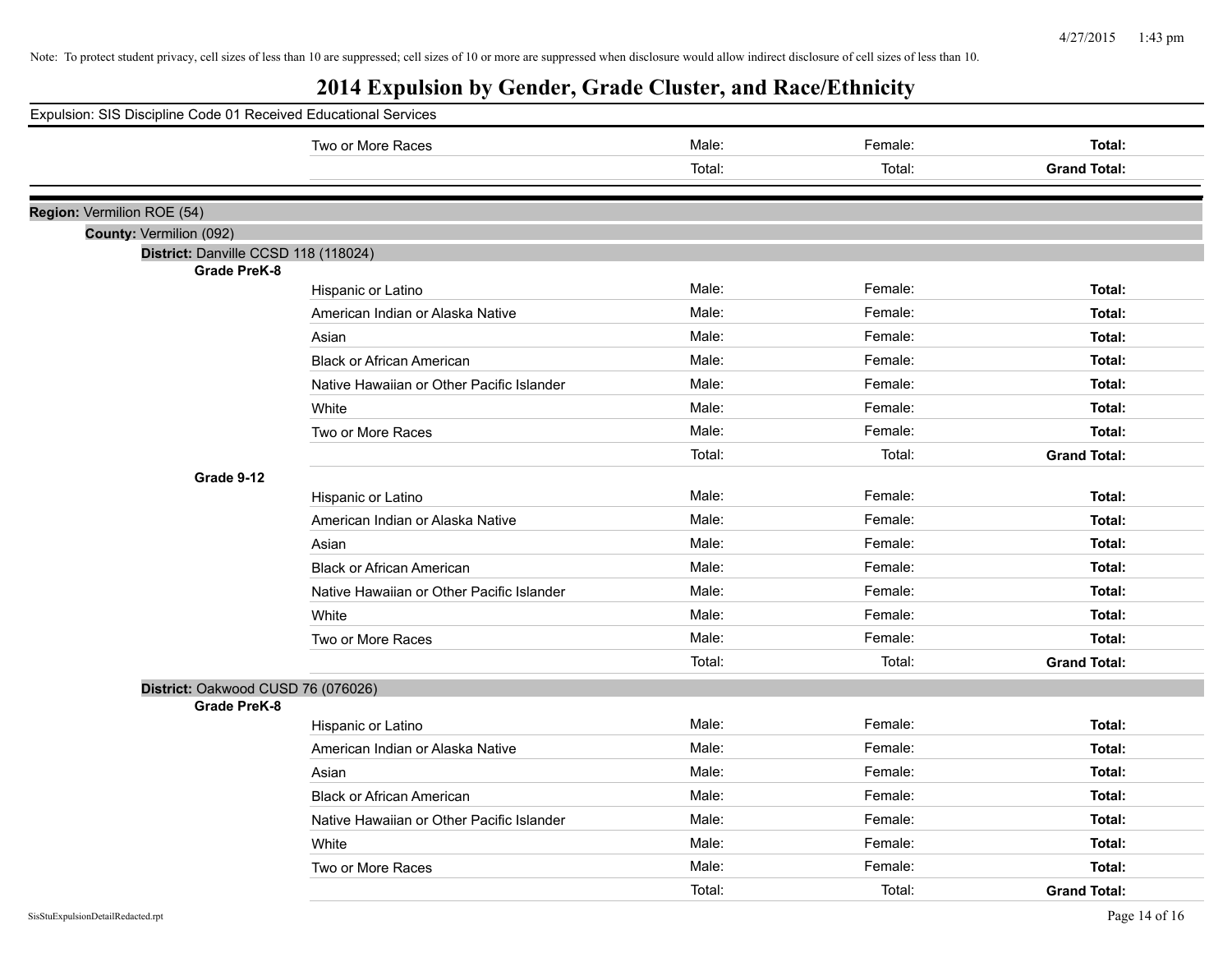| Region: Whiteside ROE (55)                                             |                                           |        |         |                     |  |  |  |
|------------------------------------------------------------------------|-------------------------------------------|--------|---------|---------------------|--|--|--|
| County: Whiteside (098)                                                |                                           |        |         |                     |  |  |  |
| District: East Coloma - Nelson CESD 20 (020002)<br><b>Grade PreK-8</b> |                                           |        |         |                     |  |  |  |
|                                                                        | Hispanic or Latino                        | Male:  | Female: | Total:              |  |  |  |
|                                                                        | American Indian or Alaska Native          | Male:  | Female: | Total:              |  |  |  |
|                                                                        | Asian                                     | Male:  | Female: | Total:              |  |  |  |
|                                                                        | <b>Black or African American</b>          | Male:  | Female: | Total:              |  |  |  |
|                                                                        | Native Hawaiian or Other Pacific Islander | Male:  | Female: | Total:              |  |  |  |
|                                                                        | White                                     | Male:  | Female: | Total:              |  |  |  |
|                                                                        | Two or More Races                         | Male:  | Female: | Total:              |  |  |  |
|                                                                        |                                           | Total: | Total:  | <b>Grand Total:</b> |  |  |  |
| District: Rock Falls Twp HSD 301 (301017)                              |                                           |        |         |                     |  |  |  |
| Grade 9-12                                                             |                                           |        |         |                     |  |  |  |
|                                                                        | Hispanic or Latino                        | Male:  | Female: | Total:              |  |  |  |
|                                                                        | American Indian or Alaska Native          | Male:  | Female: | Total:              |  |  |  |
|                                                                        | Asian                                     | Male:  | Female: | Total:              |  |  |  |
|                                                                        | <b>Black or African American</b>          | Male:  | Female: | Total:              |  |  |  |
|                                                                        | Native Hawaiian or Other Pacific Islander | Male:  | Female: | Total:              |  |  |  |
|                                                                        | White                                     | Male:  | Female: | Total:              |  |  |  |
|                                                                        | Two or More Races                         | Male:  | Female: | Total:              |  |  |  |
|                                                                        |                                           | Total: | Total:  | <b>Grand Total:</b> |  |  |  |
|                                                                        |                                           |        |         |                     |  |  |  |
| Region: Will ROE (56)                                                  |                                           |        |         |                     |  |  |  |
| <b>County: Will (099)</b>                                              |                                           |        |         |                     |  |  |  |
| District: Joliet PSD 86 (086005)<br><b>Grade PreK-8</b>                |                                           |        |         |                     |  |  |  |
|                                                                        | Hispanic or Latino                        | Male:  | Female: | Total:              |  |  |  |
|                                                                        | American Indian or Alaska Native          | Male:  | Female: | Total:              |  |  |  |
|                                                                        | Asian                                     | Male:  | Female: | Total:              |  |  |  |
|                                                                        | <b>Black or African American</b>          | Male:  | Female: | Total:              |  |  |  |
|                                                                        | Native Hawaiian or Other Pacific Islander | Male:  | Female: | Total:              |  |  |  |
|                                                                        | White                                     | Male:  | Female: | Total:              |  |  |  |